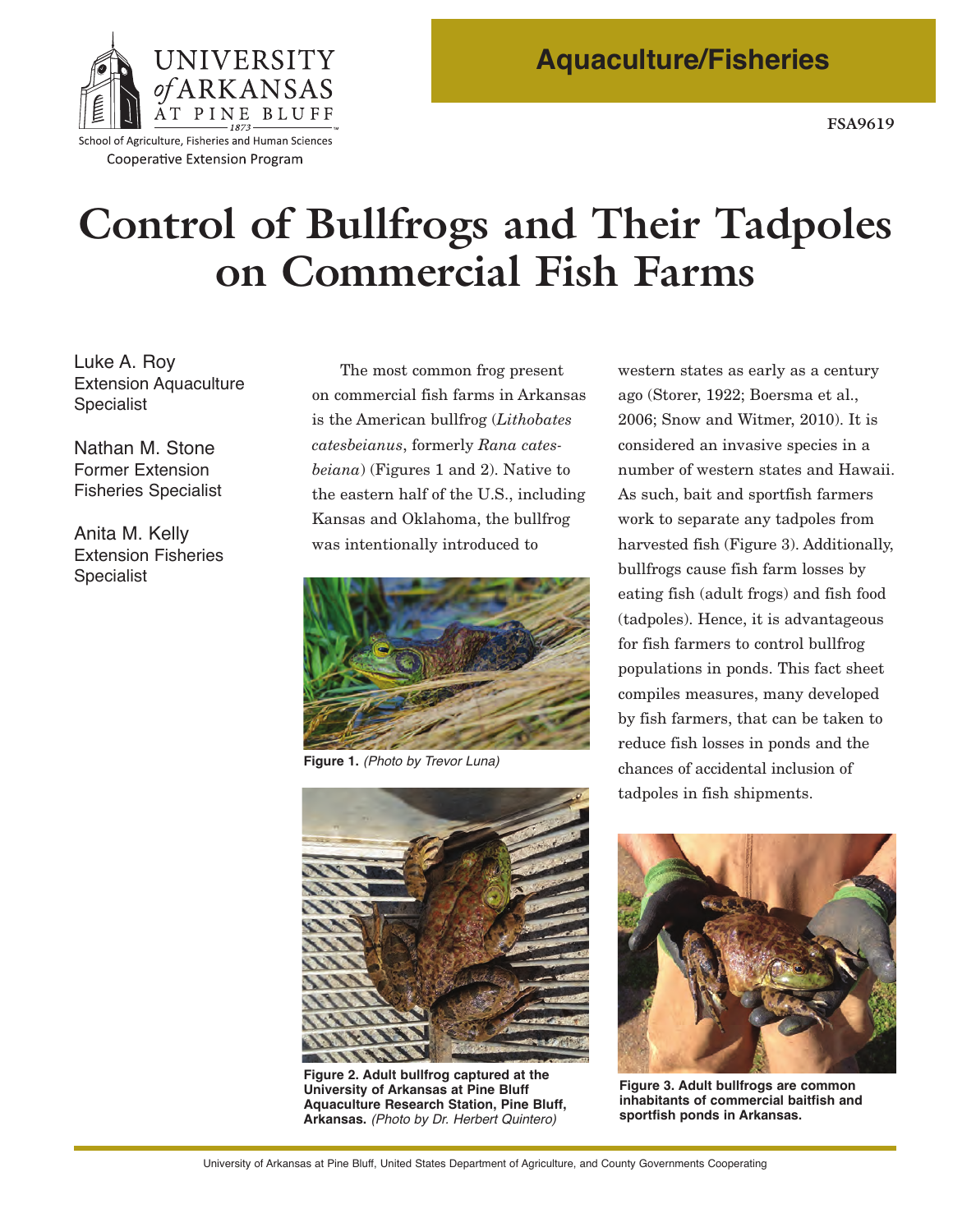Commercial fish ponds provide suitable habitat, excellent breeding conditions and abundant food for bullfrogs. During bullfrog breeding season,  $f$ emales are capable of laying  $1,000-40,000$  eggs per clutch. Eggs hatch in 35 days, and in southern states, females are capable of having two clutches of eggs per year (Snow and Witmer, 2010). The life cycle of frogs includes a free-swimming larval stage, which is commonly known as a tadpole (Figure 4). Tadpoles differ from adult frogs in diet, mode of respiration and form of locomotion. These differences effectively reduce competition between adult frogs and tadpoles for resources and food. Tadpoles develop into frogs by growing limbs, lungs and their tail receding through metamorphosis (Figure 4). An average size commercial fish pond can effectively serve as a nursery for thousands of tadpoles. Not all tadpoles complete metamorphosis in the same year they were hatched. Tadpoles hatched late in the year must overwinter and complete their metamorphosis the following spring (Nie et al., 1999). The necessity for tadpoles to overwinter in permanent water bodies may explain why adult bullfrogs commonly choose habitat near ponds (Nie et al., 1999).



**Figure 4. There can be several different sizes of tadpoles present in the same pond at the same time. These tadpoles were bycatch associated with the harvest of a fathead minnow pond in Lonoke, Arkansas.** 

## **Tadpoles on Commercial Fish Farms**

A survey conducted in the early 1990s in Florida and Arkansas found that fish farmers considered tadpole infestations to be a serious problem.

Competition between tadpoles and fish for resources and difficulties with harvest and post-harvest sorting and grading were specifically mentioned (Kane et al., 1992). Tadpoles are particularly problematic for producers of small fish, such as bait and ornamental species. Under optimal conditions, tadpoles can be present in high numbers in ponds (Figure 5). Prather et al. (1953) documented tadpole production as high as 2,000 pounds per acre. Farmers who raise predatory fish, such as largemouth bass and catfish, typically do not have as many problems with tadpoles and adult frogs.



**Figure 5. A seine haul at Joe Hogan State Fish Hatchery (Lonoke, Arkansas) that yielded more tadpoles than fathead minnows.** *(Photo by Jason Miller, Arkansas Game and Fish Commission)*

Dense populations of tadpoles in commercial ponds can be detrimental in several ways. Tadpoles consume feed intended for fish (Corse and Metter, 1980; Kane et al., 1992). Tadpoles can also interfere with post-harvest sorting and grading, resulting in additional labor costs to manually remove them. Extremely small tadpoles are difficult to detect. If care is not taken by farm personnel in grading and loading fish, tadpoles could inadvertently end up in a shipment. In Arkansas, tadpoles are most problematic during the spring months when the abundance of small tadpoles is highest.

Adult bullfrogs cause economic losses to farmers by consuming fish (Corse and Metter, 1980). A study on a Missouri fish farm found that the average fishbased meal for a bullfrog consisted of two goldfish or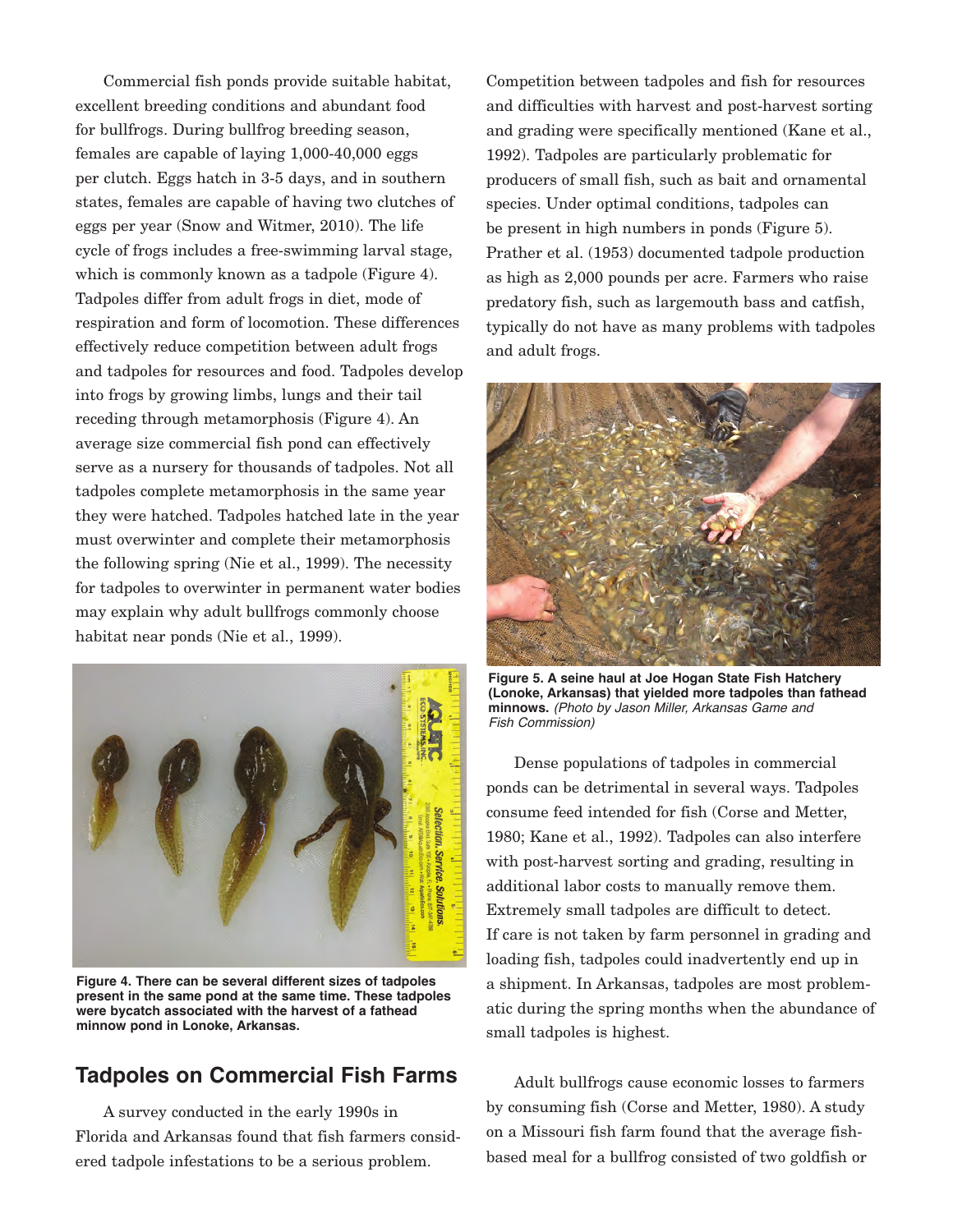three bait minnows, with each bullfrog consuming approximately 60 meals during its eight-month active season. At this rate of consumption, just a few frogs per pond can result in a substantial financial loss for a farm.

## **Current Practical Control Measures**

 Arkansas fish farmers typically employ a combination of techniques to control bullfrogs in ponds and to prevent tadpoles from entering live haul tanks or box shipments. These strategies are summarized below.

**Reduction of Habitat.** Chemical and physical control of aquatic vegetation in and around ponds helps reduce the number of tadpoles and adult frogs by making them more visible and susceptible to natural predators such as snakes and birds. Mowing pond levees to reduce vegetation can be effective in reducing habitat for adult frogs. Aquatic herbicides can be effective at controlling vegetation in the pond. For further information on controlling aquatic vegetation, see the Arkansas Cooperative Extension publication, MP44, *Recommended Chemicals for Weed and Brush Contr*ol (www.uaex.edu).

 Prather et al. (1953) recommended using a fish grader with a 1/2- or 5/8-inch bar opening (#32 or #40 grader) tadpoles from fish and is the method most widely used by the commercial baitfish industry in Arkansas. **Grading.** Fish are typically graded in vats following harvest to separate different sizes of fish and, if needed, to remove tadpoles (Figures 6 and 7). This technique involves using an appropriately sized fish grader to separate fish from larger, plump tadpoles. to grade golden shiners at harvest. If correctly implemented, this technique is very effective at separating Extremely small tadpoles, however, may still slip through the grader.

**Visual Inspection.** For small fish shipments of 13 pounds that are transported via ground or air freight, a visual inspection of each bag is a final necessary step to ensure the absence of tadpoles. Visual inspection is also important when loading fish haulers. A visual inspection is typically carried out by farm personnel after grading techniques have been employed. Farmers have indicated that tadpoles will often congregate at the bottom of vats in the corners. Since vats are typically operated as flow-through systems, the current will often push



**Figure 6. Farmers often utilize graders to separate tadpoles from fish.**



**Figure 7. Tadpoles being separated from largemouth bass fingerlings in a vat using a grader. The white arrows indicate two largemouth bass in a handful of tadpoles.**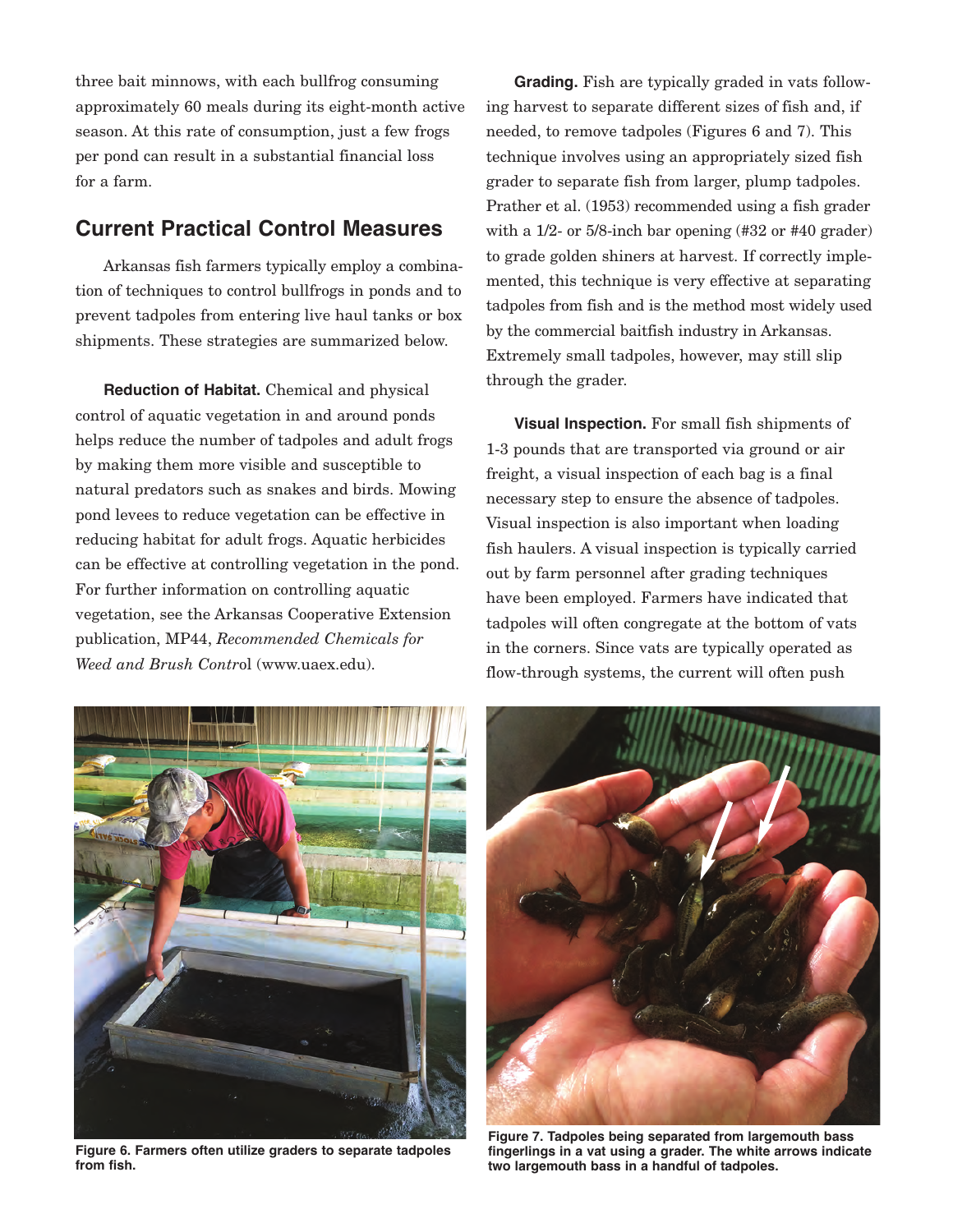tadpoles to one end of the vat, where they can either be siphoned out or removed with a net (Zajicek et al., 2009). Unlike fish, tadpoles do not have fins to aid in slowing down or stopping when subjected to a current (Hoff and Wassersug, 2000). In fact, tadpoles will actively swim away from a current source (Schmidt et al., 2011).

#### **Other Control Measures**

There have been several other techniques proposed to control tadpoles in ponds. However, these methods have been less effective when implemented at the commercial level on fish farms.

 **Lethal Control.** In some fish hatcheries and farms, efforts are made to eliminate egg masses (Figure 8) or adult frogs to indirectly reduce the number of tadpoles. While this method can be somewhat effective, it can be extremely time consuming and involve large amounts of labor. Because of this, it is not practiced by most commercial fish producers. Some commercial fish farmers, during legal hunting seasons, will allow hunters to harvest adult bullfrogs from their ponds (frog gigging).



**Figure 8. Bullfrog egg masses are often found along the banks of commercial fish farms, particularly in ponds with vegetative cover along the edges.** 

**Salt.** Salt (NaCl) is a low-cost alternative that has been suggested as a means to separate tadpoles from fish, particularly in vats designed to hold fish prior to

being sold. A study examining three different salt levels (100 mg/L, 500 mg/L and 1,000 mg/L) found that American bullfrog tadpoles are not sensitive to high concentrations of salt (Matlaga et al., 2013). Unfortunately, most scientific studies that have examined salt tolerance in bullfrogs have used much lower concentrations of salt for their studies than typically used by commercial fish farmers. Commercial sportfish farmers, for example, will often add salt at levels exceeding 1 part per thousand (1,000 mg/L) as a prophylactic treatment for fish following harvest.

tadpoles at 76 mg/L [1 mg/L = 1 ppm] for 24 hours **Chemical Treatment.** Low concentrations of chemicals, such as formalin, have been tested to separate tadpoles from fish fingerlings after harvest. While this technique can be effective in some cases, formalin is not labeled for tadpole control. Formalin treatment of water containing largemouth bass and selectively killed tadpoles but not bass (Carmichael and Tomasso, 1983). In the same study, a one-hour treatment of formalin (250 mg/L) also killed all the tadpoles without harming largemouth bass fingerlings. However, Helms (1967) documented that the minimum lethal dose of formalin required to cause mortality in bullfrog tadpoles increased with increasing tadpole size.

Another chemical tested experimentally to selectively target frog larvae is 3-Trifluoromethyl-4Nitrophenol (TFM). This chemical has been used as a lampricide in the Great Lakes (Kane and Johnson, 1989). Kane et al. (1985) reported that TFM was four times more toxic to larval bullfrogs than fathead minnows. This study also reported that TFM was effective at controlling infestations of frog larvae if applied to tadpoles when newly hatched but was not very effective at controlling older life stages. Currently, TFM is not registered as a selective amphibicide for static culture ponds, so it is not an option for fish farmers.

**Electroshocking.** A study in Vancouver Island, British Columbia, Canada, examined the effectiveness of an American bullfrog eradication program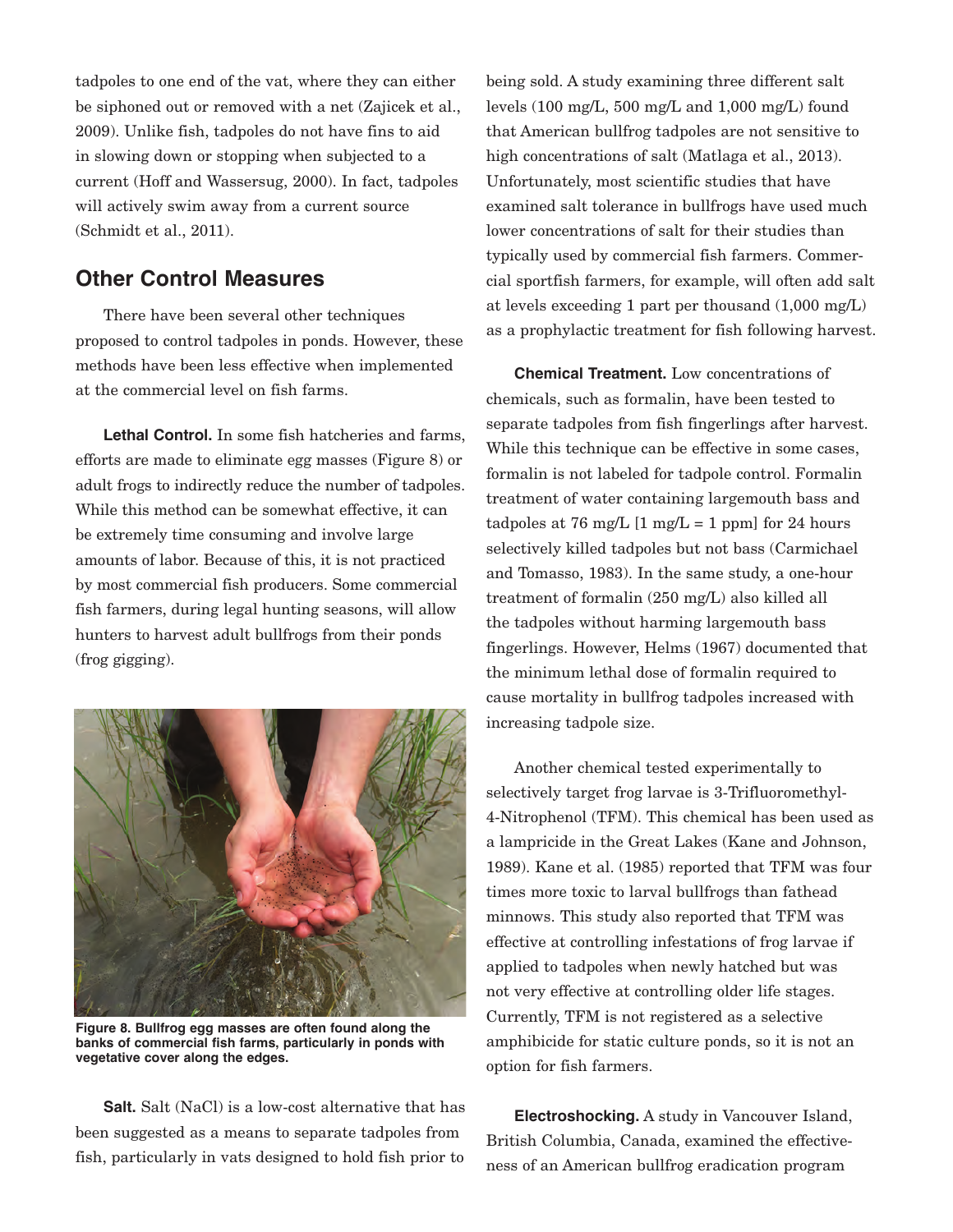of effort. While this technique was reported to be quite that utilized modified fisheries electroshocking gear to capture juvenile (<3.2 inch body length) and adult (>3.2 inch body length) bullfrogs from a pond and a lake (Orchard, 2011). In one pond, 1,587 adult and juvenile bullfrogs were collected after 23 nights effective, it is certainly not feasible for commercial farms with hundreds of acres of ponds.

#### **Summary**

The effective control of adult bullfrogs and tadpoles on commercial fish farms is challenging and costly for farmers. Tadpoles and adult frogs cause substantial economic losses to commercial fish farms every year, and thus farmers have developed measures to control bullfrog populations. Adoption of practical control measures outlined above can help control bullfrog populations on fish farms and reduce the chances of accidentally including a tadpole in a fish shipment. However, no method has been proven to be 100 percent effective, so a combination of control measures should be implemented.

### **Additional Information**

- Boersma, P. D., S. H. Reichard and A. N. Van Burden (editors). 2006. Invasive species in the Pacific Northwest. University of Washington Press, Seattle, WA. 276 pp.
- Corse, W. A., and D. E. Metter. 1980. Economics, adult feeding and larval growth of *Rana catesbeiana* on a fish hatchery. *Journal of Herpetology*. 14:231-238.
- Carmichael, G. J., and J. R. Tomasso. 1983. Use of formalin to separate tadpoles from largemouth bass fingerlings after harvesting. *Progressive Fish Culturist.* 45(2):105-106.
- Helms, D. R. 1967. Use of formalin for selective control of tadpoles in the presence of fishes. *Progressive Fish Culturist.* 29:43-47.
- Hoff, vS. H., R. J. Wassersug. 2000. Tadpole locomotion: Axial movement and tail functions in a largely verte-braeless vertebrate. *American Zoologist*. 40:6276.
- Kane, A. S., T. M. Stockdale and D. L. Johnson. 1985. 3-triflouromethyl-4-nitrophenol (TFM) control of tadpoles in culture facilities. *Progressive Fish Culturist.* 47(4):231-337.
- Kane, A. S., and D. L. Johnson. 1989. Use of 3-triflouromethyl-4-nitrophenol (TFM) to selectively control frog larvae in fish production ponds. *Progressive Fish Culturist.* 51(4):207-213.
- Kane, A. S., R. Reimschuessel and M. M. Lipsky. 1992. Effect of tadpoles on warmwater fish pond production. *Fisheries*. 17(2):36-39.
- Matlaga, T. H., C. A. Phillips and D. J. Soucek. 2013. Insensitivity to road salt: An advantage for the American bullfrog? *Hydrobiologia*. 721(1):1-8.
- Nie, M., J. D. Crim and G. R. Ultsch. 1999. Dissolved oxygen, temperature and habitat selection by bullfrog (*Rana catesbeiana*) tadpoles. *Copeia*. 1999(1):153-162.
- Orchard, S. A. 2011. Removal of the American bullfrog *Rana* (*Lithobates*) *catesbeiana* from a pond and a lake on Vancouver Island, British Columbia, Canada. pp. 217221. *In:* Veitch, C. R., M. N. Clout and D. R. Towns (editors). Island invasives: Eradication and management. IUCN, Gland, Switzerland.
- Prather, E. E., J. R. Fielding, M. C. Johnson and S. H. Swingle. 1953. Production of bait minnows in the southeast. Agriculture Experiment Station. Alabama Polytechnic Institute Publication. Circular No. 112. Auburn, AL.
- Schmidt, B. P., J. M. Knowles and A. Megela-Simmons. 2011. Movements of *Rana catesbeiana* tadpoles in weak current flows resemble a directed random walk. *The Journal of Experimental Biology*. 214:2297-2307.
- Snow, N. P., and G. Witmer. 2010. American bullfrogs as invasive species: A review of the introduction, subsequent problems, management options and future directions. *Proceedings of the 24th Vertebrate Pest Conference*. R. M. Timm and K. A. Fagerstone, editors. University of California Davis Press. pp. 86-89.